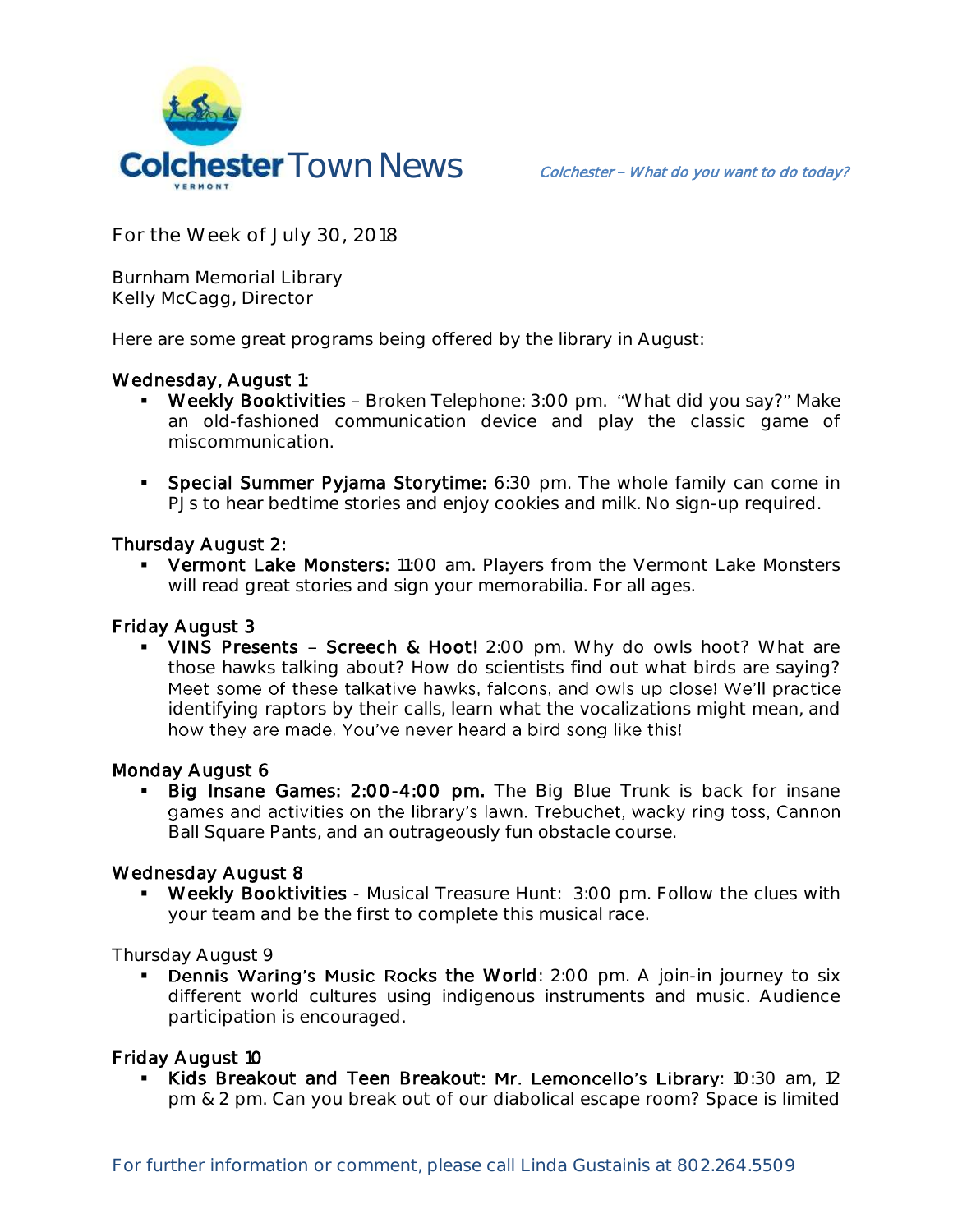

so sign up to reserve your spot. Teen session for grades 6-12 begins at 4. Sign up at our website.

## Saturday August 11

Ila Sewell Presents - Cheer Team! 1:00 pm. Chant. Dance. Get strong. Participants will learn a dance, and work on poise, arm motions, jumps, chants, cheers and some mat skills. We'll play games that help with body awareness and work on strength and flexibility!

### Monday August 13

- First Time Kindergarteners: 10:30 am. Meet other children (and their parents!) who are heading to kindergarten in the fall. Join us for stories, activities and everyone will leave with a free book!
- Kids Learn to Play Ukulele: 3:00-4:00 pm. Sing, strum, and learn to play Ukulele with Raph! We'll learn some beginner skills like strumming and rhythm. Bring a ukulele if you have one or learn how you can borrow a ukulele from the library! Kids ages 5 & up. Teen session for grades 6-12 follows at 4 pm. Sign up online.

For more about Burnham Library events visit<http://colchestervt.gov/library> or call (802) 264-5660.

**Parks and Recreation Department**

### **Glen Cuttitta, Director**

Summer is a busy time for the Parks & Recreation Department! Here are some activities to look for:

- [The last] Summer Concert at Lower Bayside: (beachside) Thursday, August 2, 7 pm, featuring The Kenny Brothers Band. Bring a picnic and enjoy an evening by the lake!
- Movies in the Park Friday nights, August. 3 24 and Sept. 14. Movies begin at 7:30pm. Call 264-5645 for a full listing of features. Some concert & movie nights will feature concessions from local food trucks or pop-up vendors, so come hungry! Visit our website or Facebook page for details on confirmed vendors.
- **July is a great time to visit Bayside Beach** to swim or rent a kayak, standup paddleboard, or pedal boat. Visit <http://bit.ly/BaysidePaddleSports> for details. Frequent visitors should ask about our punch passes for discounts!
- **Muck It Up Adventure Race:** Saturday, September 29 at Upper Bayside Park. This is an off-road triathlon with trail running, mountain biking, and paddling. Visit http://bit.ly/MuckItUp for details and to register.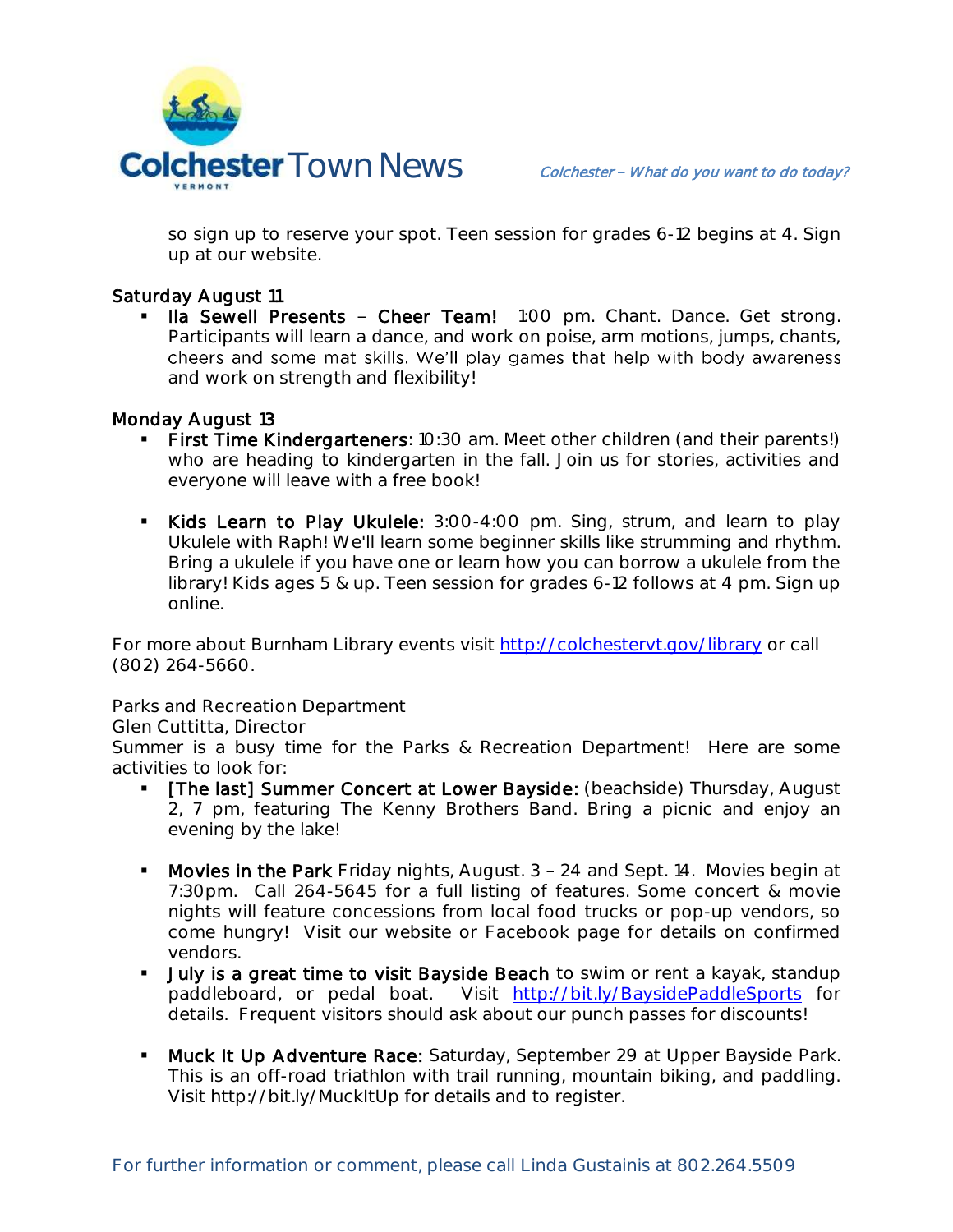

- **Parks & Rec Dept. has discounted tickets to Great Escape and Six Flags** New England! Stop by our office during regular hours to purchase your tickets. Cash or Check ONLY.
- Adults, be sure to visit our website to find programs to keep you entertained this summer. Many programs have openings available - give one a try!

Fall is rapidly approaching so keep an eye out for our Fall Program Brochure which will be in mailboxes in mid-August!

For more about Parks & Rec visit [http://colchestervt.gov/recreation](http://colchestervt.gov/Recreation/parksNRec.shtml) or call (802) 264-5640.

**Upcoming Town Meetings:** 

- Planning Commission: 1st & 3rd Tuesdays of the month, 7:00pm. August meetings: 8/7 and 8/21.
- **Development Review Board:**  $2^{nd}$  Wednesday of the month, 7:00pm. Next meeting: 8/8.
- **Recreation Advisory Board:** 2<sup>nd</sup> Wednesday of the month, 7:00am, Champlain Room, 2nd floor. Next meeting: 8/8.
- **Conservation Commission:** 3rd Monday of the month, 7:00pm, at the Bayside Activity Center or per agenda. Next meeting: 8/20
- Selectboard: 2nd & 4th Tuesday of the month, 6:30pm. August meetings: 8/14 and 8/28.

(All meetings take place at the Colchester Town Offices, 781 Blakely Road, in the Outer Bay Conference Room on the 3<sup>rd</sup> floor unless otherwise noted.)

**Friendly Reminders:** 

- Property taxes are due August  $15<sup>th</sup>$ .
- Absentee/Early voting is available now in the Clerk's office (at the Town Offices at 781 Blakely Road) during regular business hours, 7:30 AM to 4:30 PM. Early ballots may be requested online at the Vermont Secretary of State's website ([https://www.sec.state.vt.us/elections/voters.aspx\)](https://www.sec.state.vt.us/elections/voters.aspx); in person at the Town Clerk's Office; or by phone (264-5520). Mail-in ballots must be received on or before Election Day. Remember to allow time for postal transit! The clerks are not responsible for mail delays.

# **Notices:** Construction Update Routes 7/2, 2A Intersection Improvement Project Rough Road Ahead

Travel will be slow and bumpy on Route 7/2 between Route 2A and north of the Creek Farm Road intersection this week due to rough gravel surface and lane